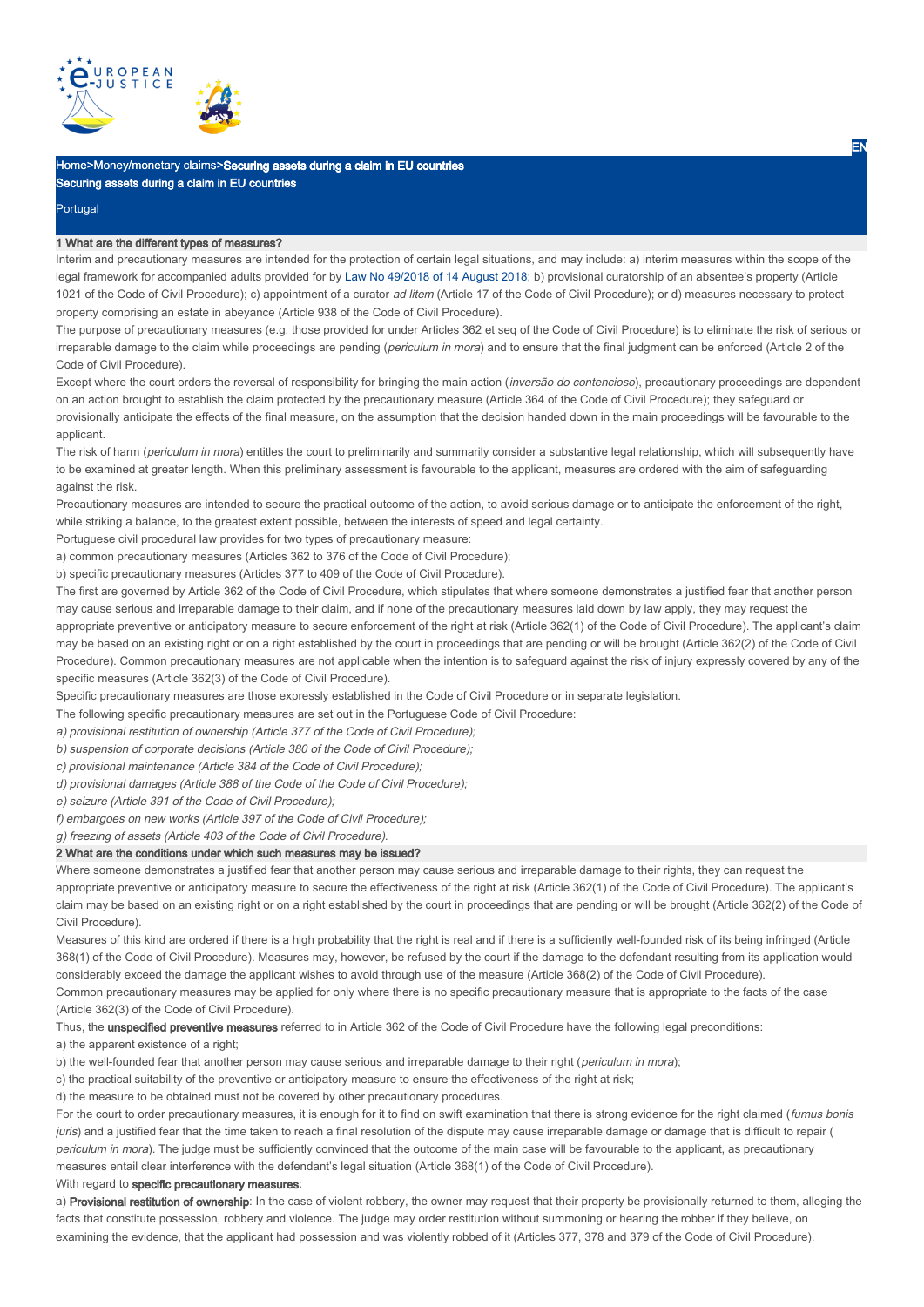b) Suspension of corporate decisions: If an association or company of any kind takes resolutions contrary to the law or the Articles of Association, any partner may, within 10 days (starting from the date of the meeting during which the resolutions were taken or the date on which the applicant became aware of them, if they were not duly summoned to the meeting), request that the implementation of these resolutions be suspended. They must substantiate their status as a partner and prove that implementation of the resolutions may cause considerable damage. The application must be accompanied by a copy of the minutes in which the resolutions were taken and, where a meeting is not required by law, the copy of these minutes is replaced by documentary evidence of the resolution (Articles 380 to 383 of the Code of Civil Procedure).

c) Provisional maintenance: A person entitled to maintenance may request the setting of the monthly amount they should receive in the form of provisional maintenance, as long as the first definitive payment has not been made. Once the court has received the application for provisional maintenance, a date is set for the hearing and the parties are advised that they must appear in person or be represented by proxy with special powers to settle. The defence is submitted during the hearing itself and the judge endeavours to reach an agreement on the setting of maintenance, which is then approved by judgment (Articles 384 to 387 of the Code of Civil Procedure).

In the absence of one of the parties or if the attempt to reach an agreement is unsuccessful, the judge orders the taking of evidence before delivering an oral judgment for which succinct grounds must be provided (Article 385(3) of the Code of Civil Procedure).

d) Provisional damages: In connection with claims for damages for death or bodily injury, the injured party and those who may be entitled to maintenance from them, as well as those to whom the injured party paid maintenance in compliance with a natural obligation, may request the award of a given monetary amount in the form of a monthly sum as provisional compensation for injury. The judge will grant the requested measure provided there is evidence of a situation of need as a result of the injuries suffered and evidence of the defendant's obligation to provide compensation. The provisional settlement, which will be taken into account in the final settlement of damages, will be determined equitably by the court. This also applies to cases where the claim for damages is also founded on injury which may seriously jeopardise the subsistence or living arrangements of the injured party. The aforementioned points relating to provisional maintenance also apply to the processing of this measure, mutatis mutandis (Articles 388 to 390 of the Code of Civil Procedure). e) Seizure: Seizure allows a creditor who is justifiably afraid of losing the assets guaranteeing their claim to obtain judicial seizure of assets. The applicant for seizure submits the facts that support the claim and justify the alleged risk, listing the assets to be seized along with all the information necessary for seizure

to be carried out. If seizure is requested against the buyer of the debtor's property, the applicant, if the purchase is not shown to have been judicially challenged, still submits the facts that make the challenge likely to succeed (Articles 391 to 396 of the Code of Civil Procedure).

After the evidence has been examined, seizure is ordered without hearing the other party, provided that the legal requirements are deemed to be satisfied (Article 393(1) of the Code of Civil Procedure).

In the case of seizure of ships or their cargo, the applicant is responsible for demonstrating, in addition to fulfilling the general requirements, that seizure is permissible given the nature of the claim (Article 394(1) of the Code of Civil Procedure). In this case, the seizure will not take place if the debtor immediately provides acceptable security to the creditor or, within two days, the judge deems it appropriate that the departure of the vessel be halted until security is provided (Article 394(2) of the Code of Civil Procedure).

f) Embargo on new works: Anyone who feels that their right to sole or joint ownership or any other right in rem or in personam of use or ownership is infringed as a result of new works or a new service which causes or is likely to cause them loss may request, within 30 days of the date on which they become aware of the fact, the immediate suspension of the works or service. The applicant may also impose the embargo directly out of court by notifying the developer, or failing that, the person in charge or their substitute, before two witnesses, to cease works. This nonjudicial embargo is void if confirmation is not requested from the court within five days (Articles 397 to 402 of the Code of Civil Procedure).

g) Freezing of assets: Where there is a reasonable fear of the loss, concealment or dissipation of moveable or immoveable assets or documents, the freezing of assets may be requested. It is dependant on the action for the specification of the assets or proof of ownership of the rights to the frozen assets (Articles 403 to 409 of the Code of Civil Procedure).

This measure may be requested by any person with an interest in the conservation of the assets or documents, although creditors may request it only in cases where it is necessary to secure an inheritance. The applicant must summarily prove the right relating to the assets and the facts on which the fear of their loss or dissipation are based. If the right relating to the assets depends on a pending action or an action that is to be brought, the applicant has to convince the court of the likely validity of the application in question. Once the required evidence has been produced, the judge grants the measures if they believe that without them the applicant's interest is at serious risk.

## 2.1 The procedure

Except for the embargo on new works, for which it is possible to take initial out of court action followed by an application for confirmation by the court (Article 397(2) and (3) of the Code of Civil Procedure), all other precautionary measures are based on an initial application to the court in which the applicant provides summary proof of the right at risk and justifies the fear of injury. In this application, the list of witnesses is submitted and other evidence requested, with a limit of five witnesses, in accordance with Article 365 of the Code of Civil Procedure.

Upon request, in the decision ordering the measure the judge may waive the applicant's responsibility for bringing the main action if the evidence furnished in the proceedings supports the firm conviction that the protected right is real and if the nature of the measure ordered is appropriate to resolve the dispute (Article 369(1) of the Code of Civil Procedure). This waiver may be applied for until the end of the final hearing. In cases with no prior inter partes hearing, the defendant may object to the reversal of the responsibility for bringing an action at the same time as challenging the measure ordered (Article 369(2) of the Code of Civil Procedure).

The reversal of responsibility rules apply mutatis mutandis to the provisional restitution of ownership, the suspension of corporate decisions, provisional maintenance, embargoes on new works and other measures provided for in separate legislation which, by their nature, enable final settlement of the dispute (Article 376(4) of the Code of Civil Procedure).

Where there is no provision in law for ordering the precautionary measure without hearing the defendant, the defendant is heard by the court, unless the hearing would place the aims or effectiveness of the measure at serious risk (Article 366(1) of the Code of Civil Procedure).

When they are heard before the measure is ordered, the defendant is summoned to lodge an objection within ten days. The summons is replaced by a notification when the defendant has already been summoned in the main case (Article 366(2) of the Code of Civil Procedure).

When the deadline to lodge an objection has expired and the defendant has been heard, where appropriate, the evidence required or determined by the court is furnished (Article 367(1) of the Code of Civil Procedure).

If the defendant has not been heard and the measure is ordered, the defendant is only notified of that decision after it has been made (Article 366(6) of the Code of Civil Procedure). Following notification they are entitled to appeal, in general terms, against the order if they consider that, in light of the facts, it should not have been granted. They may also lodge an objection if they wish to put forward facts or produce evidence not taken into account by the court that may remove the grounds for the precautionary measure or reduce it (Article 372(1) of the Code of Civil Procedure).

The defendant may challenge, by any of the aforementioned means, the decision to reverse the responsibility for bringing an action (Article 372(2) of the Code of Civil Procedure). If the defendant lodges an objection, the court must decide whether to maintain, reduce or withdraw the measure ordered. This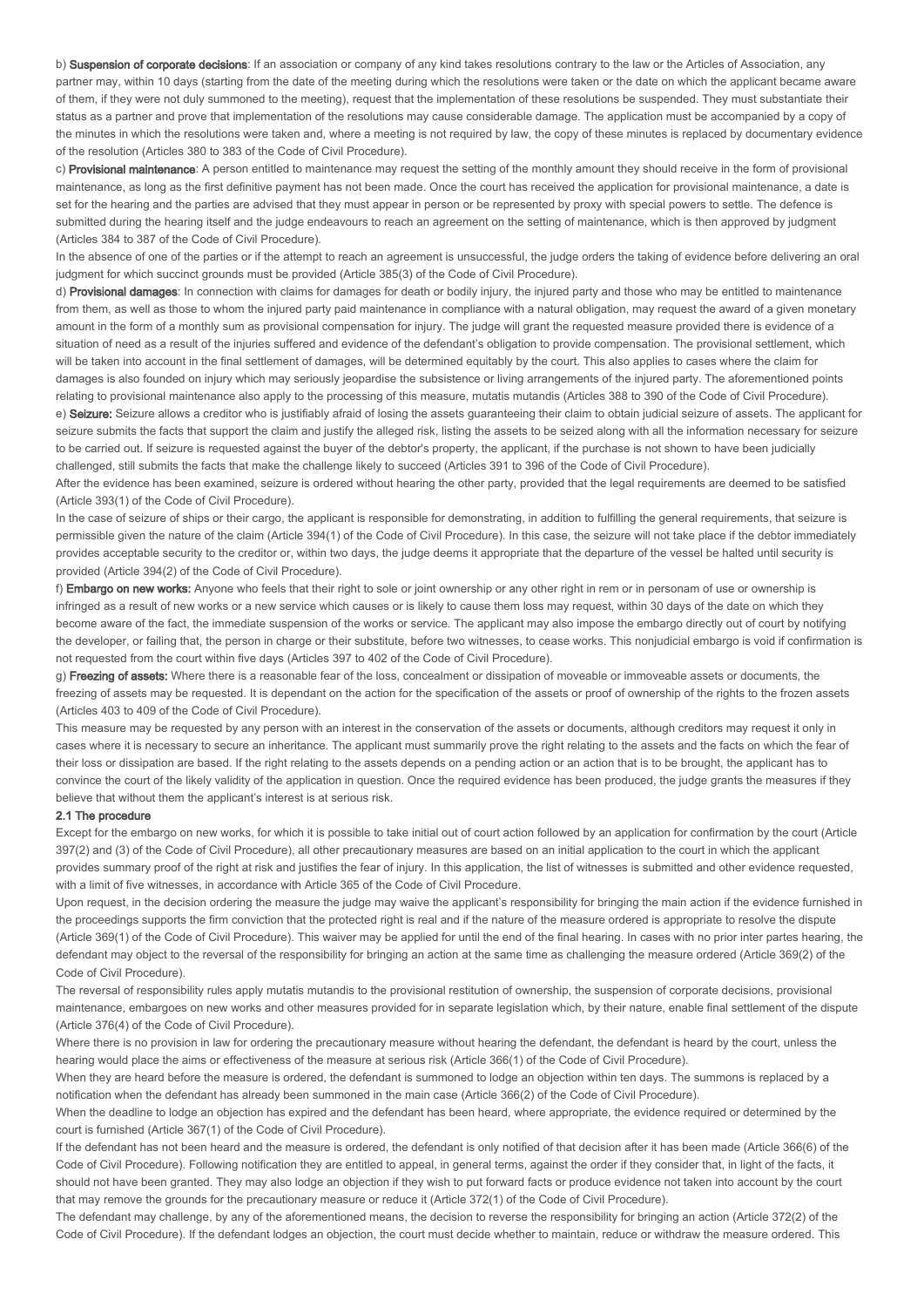decision and, where applicable, the maintenance or withdrawal of reversal of the responsibility for bringing an action is appealable and, where appropriate, the evidence required or determined by the court of its own motion must be furnished (Article 372(3) of the Code of Civil Procedure).

As regards territorial jurisdiction, Article 78 of the Code of Civil Procedure states that:

a) applications for seizure and freezing of assets may be filed with the court where the related proceedings are to be brought, or in the place where the assets are located or, if there are assets in a number of districts, in one of them (Article 78(1)(a) of the Code of Civil Procedure);

b) for an embargo on new works, the court of the place where the work is to be done has jurisdiction (Article 78(1)(b) of the Code of Civil Procedure); c) for the other precautionary measures, the court of jurisdiction is the court before which the related action is to be brought (Article 78(1)(c) of the Code of Civil Procedure).

If the responsibility for bringing the action is not reversed, the proceedings are joined to the files as soon as the action has been brought; if the action has been brought in another court, it is forwarded there and that court has exclusive jurisdiction over the next steps (Article 78(2) of the Code of Civil Procedure). If precautionary measures are requested while an action is pending, the request should be brought in the court where the corresponding action is being heard, unless the action is under appeal. In that case, the joinder only takes place when proceedings have finished or when the files of the main action are returned to the court of first instance (Article 364(3) of the Code of Civil Procedure).

Representation by a lawyer is mandatory where the value of the measure exceeds € 5 000.00 or where appeals are admissible, under Articles 58 and 1090 of the Code of Civil Procedure in conjunction with Article 44(1) of the Law on the Organisation of the Judicial System.

The value of precautionary measures is determined as follows:

a) for provisional maintenance and provisional damages, based on the monthly payment requested, multiplied by twelve (Article 304(3)(a) of the Code of Civil Procedure);

b) for provisional restitution of ownership, based on the value of the item of which the owner has been deprived (Article 304(3)(b) of the Code of Civil Procedure);

c) for suspension of corporate decisions, based on the extent of the loss (Article 304(3)(c) of the Code of Civil Procedure);

d) for embargoes on new works and unspecified precautionary measures, based on the loss to be prevented (Article 304(3)(d) of the Code of Civil Procedure);

e) for seizure, based on the amount of the claim to be guaranteed (Article 304(3)(e) of the Code of Civil Procedure);

f) for freezing of assets, based on the value of the assets concerned (Article 304(3)(f) of the Code of Civil Procedure).

## 2.2 The main conditions

When assessing the criteria for ordering a precautionary measure, the court must always examine whether the fear invoked is well-founded and how serious and difficult it will be to repair the potential injury. It will also assess whether the preventive or anticipatory measure is appropriate in the specific case at issue, with a view to safeguarding the right alleged to be at risk. It must establish that there is a risk associated with any delay.

It will also examine whether the proceedings are actually or potentially dependent on an action brought or to be brought in respect of the right protected by the measure.

In this type of proceeding, it is for the court to obtain a summary (i.e. less rigorous than in the main proceedings) demonstration that there is a real likelihood that the right to be safeguarded exists and that the fear of its being infringed is sufficiently justified.

All precautionary measures are regarded as urgent, taking priority over any other nonurgent judicial acts (Article 363(1) of the Code of Civil Procedure), and must be decided at first instance within two months at most or, if the defendant does not have to be summoned, within 15 days (Article 363(2) of the Code of Civil Procedure).

## 3 Object and nature of such measures?

#### 3.1 What types of assets can be subject to such measures?

Rights and movable and immovable property not totally or partially excluded by law may be subject to precautionary measures.

### 3.2 What are the effects of such measures?

Since they are ordered by the courts, precautionary measures are binding on all public and private entities and take precedence over measures adopted by any other authority (Article 205(2) of the Constitution of the Portuguese Republic). Any person who infringes the precautionary measure ordered will incur the penalty for qualified disobedience, notwithstanding any enforcement measures (Article 375 of the Code of Civil Procedure).

## 3.3 What is the validity of such measures?

Notwithstanding the applicant's being relieved of the responsibility for bringing the main action, Article 373 of the Code of Civil Procedure stipulates that the precautionary proceedings end and any measure ordered expires:

a) if the applicant does not bring the action on which the measure depends within 30 days of the date on which they were notified that the decision ordering the measure became final (Article 373(1)(a) of the Code of Civil Procedure);

b) if, after the action has been brought, proceedings have been stopped for more than 30 days by the applicant's negligence (Article 373(1)(b) of the Code of Civil Procedure);

c) if the action is dismissed by a final decision (Article 373(1)(c) of the Code of Civil Procedure);

d) if the action is dismissed on procedural grounds and the applicant does not bring a new action in time to take advantage of the effects of the previous action (Article 373(1)(d) of the Code of Civil Procedure);

e) if the right which the applicant seeks to safeguard has lapsed (Article 373(1)(e) of the Code of Civil Procedure).

Notwithstanding the rules on the distribution of the burden of proof, as soon as the decision ordering the precautionary measure and reversing the responsibility for bringing the action has become final, the defendant is notified that any action to challenge the existence of the protected right must be brought within 30 days of notification, otherwise the measure will be deemed to resolve the dispute (Article 371(1) of the Code of Civil Procedure). The same proviso applies when, after the action has been brought, proceedings have been stopped for more than 30 days by the applicant's negligence or if the action is dismissed on procedural grounds and the applicant does not bring a new action in time to take advantage of the effects of the previous action (Article 371(2) of the Code of Civil Procedure).

Once a final decision is handed down in the case, the precautionary measures expire (Article 371(3) of the Code of Civil Procedure).

## 4 Is there a possibility of appeal against the measure?

Ordinary appeals are admissible when the value of the measures exceeds the limit of the court before which the decision is appealed and the contested decision is disadvantageous to the party bringing the appeal by more than half of this amount (Article 629(1) of the Code of Civil Procedure). Appeals may also always be brought against decisions relating to the value of precautionary measures on the grounds that the value exceeds the limit of the court which took the contested decision (Article 629(3)(b) of the Code of Civil Procedure) and against preliminary refusals of initial applications for precautionary measures (Article 629(3)(c) of the Code of Civil Procedure).